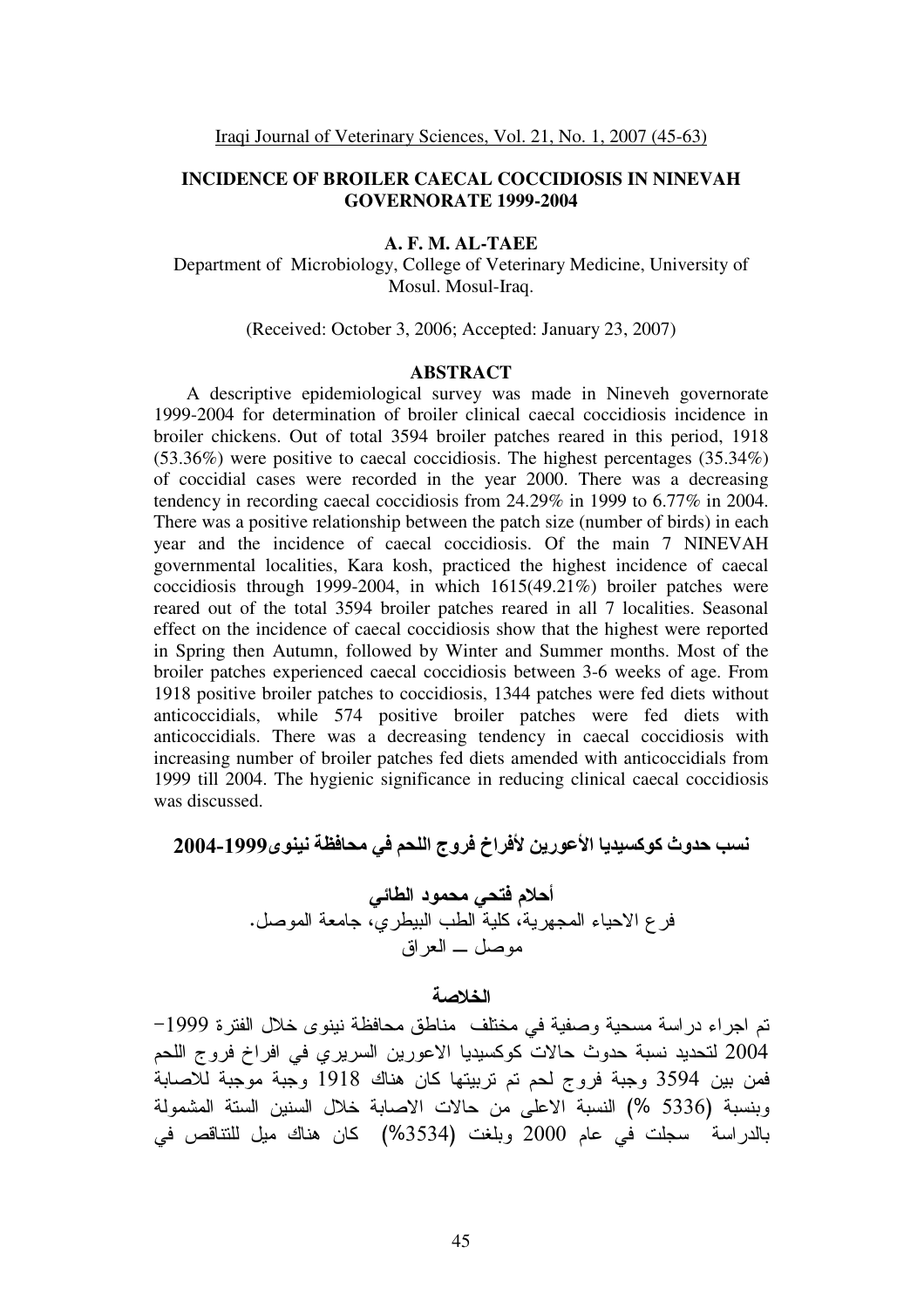نسبةالاصابة منذ العام 1999 وحتى العام 2004 حيث انخفضت من 2429% الى 677% كماو كان هناك علاقة ايجابية بين حجم الوجبة (اعداد فروج اللحم المرباة) في كل عام ونسبة الاصابة من بين المناطق الاكثر تربية لفروج اللحم زاولت منطقة قرة قوش النسبة الاعلى للاصابة حيث بلغت اعداد الوجبات المصابة 1615 وبنسبة (4921%) من بين مجموع الوجبات الكلي التاثير الموسمي على نسبة الاصابة كان واضحا في ارتفاعة في فصلي الربيع والخريف عن باقي فصول السنة اغلب وجبات فروج اللحم جابهت الاصَّابة فيَّ الاسابيّع 3–6 من العمر ۚ وبلغت اعداد الوجبات الموجبة للاصَّابة والتي لم تستهلك مضَّادات الْكوكسيديا 1344 بينما بلغت تلك التي استهلكت المضـادات 574 وجبة الا انه كان هناك ميل للنناقص في نسبة الاصـابة مع مرورسني الدراسه مع كل زيادة في نسبة استهلاك مضادات الكوكسيديا نوقشت الاهمية الصحية لكوكسيديا الاعورين السريري في افراح فروج اللحم.

#### **INTRODUCTION**

 The poultry industry in Iraq has recorded considerable expansion in recent years. This has led to the establishment of poultry farms around major cities in the state. Poultry diseases remain one of the major threats to boosting poultry production in Iraq. Parasitic diseases are of particular importance because of their high incidence in poultry occasioned by the tropical environmental conditions (1). Epidemiological studies have established the economic importance of coccidiosis as a major parasitic disease (2 , 3). Coccidiosis is a self-limiting, infectious disease of the digestive tract caused by hosts pacific intracellular protozoal parasites of the genus *Eimeria* (4). Coccidia are classified under the subkingdom Protozoa of the phylum Apicomplexia (5, 6). As a group, coccidia of the genus *Eimeria* cause the most widespread health problems in the broiler industry and remain one of the most expensive diseases of commercial poultry production (7, 8). Birds infected with coccidial oocysts do not perform as well as non-infected birds because of moderate to severe damage to the intestinal mucosa, decreased weight gains, increased feed conversion, (9, 10). According to Edgar (1992) (7), it takes only one viable oocyst to establish the presence of coccidia in a poultry house. The prevalence of coccidiosis is worldwide and can be found in almost every commercial poultry flock (4 , 11). In poultry, there are seven species of *Eimeria* that infect chickens (4, 12). All of the chicken coccidia are pathogenic; however, some species produce more severe effects than others do, such as severe morbidity and mortality. Coccidiosis caused by *E. tenella* is the best known of the avian types, partly because of the spectacular disease it causes, and partly because of its widespread importance in commercial broilers (4). These microscopic, onecelled parasites invade their host via the fecal-oral route, and immunity is achieved once the parasite completes its life cycle in the host (4). Chickens of all ages are susceptible to coccidiosis, but birds that are three to five weeks of age are the most vulnerable (3, 7). The *Eimeria* species have an extremely complex life cycle comprising stages both Internal and external to the host. Infection occurs by ingesting sporulated coccidial oocysts found in contaminated litter, soil, feed or water. After ingestion, the protozoa go through a series of intracellular, extra cellular, asexual, and sexual stages to produce viable oocysts that are excreted in the feces. After a brief period outside of the host, the oocysts become infective again through the process of sporulation, and the life cycle is complete (13). The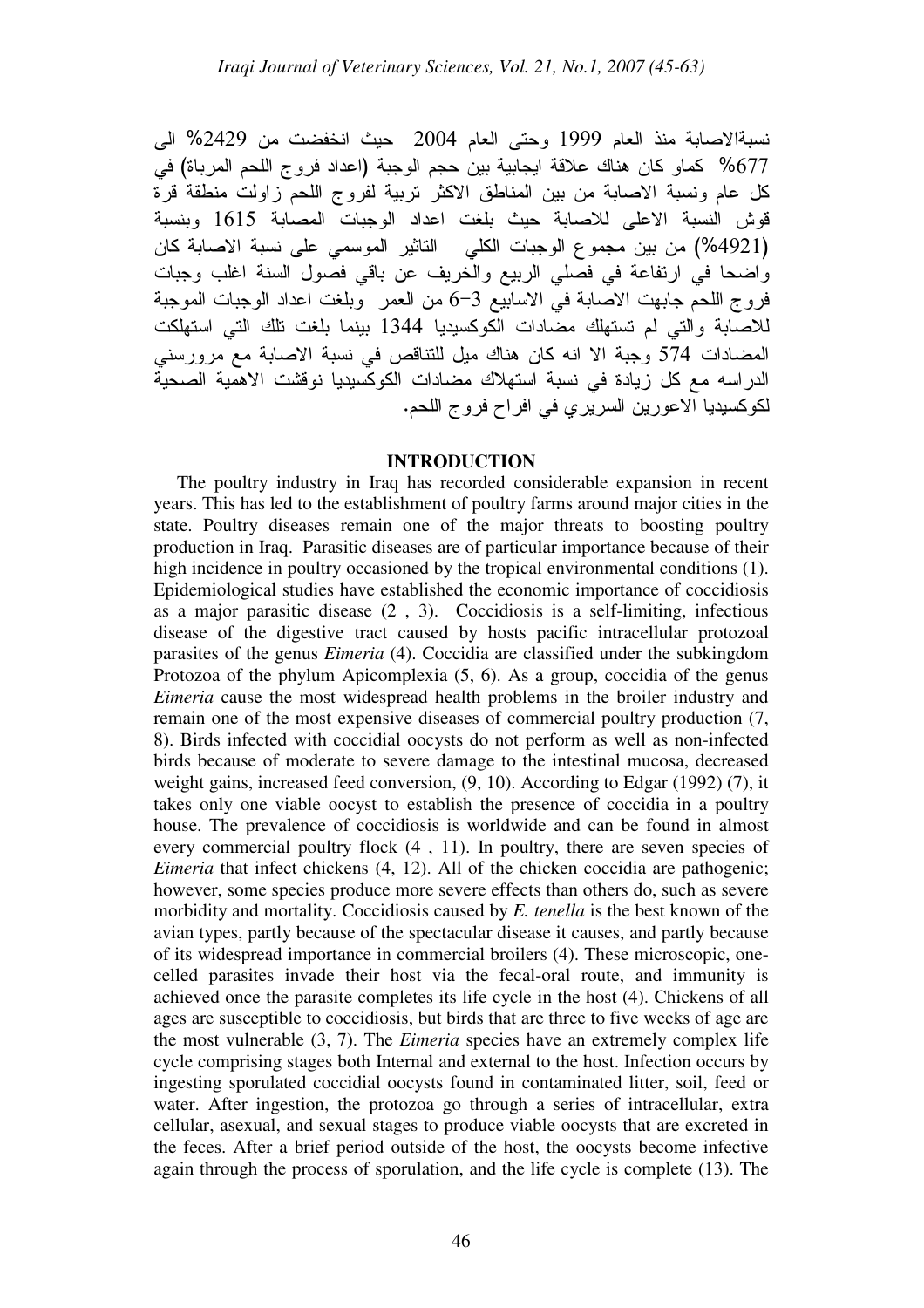impacts of coccidiosis are significant; however, eradication is impractical due to protective mechanisms of the oocysts. *Eimeria* possess a thick outer wall that acts as protective barrier, which enhances the chance of survival under severe conditions. The oocysts are able to remain infective outside of the host for long periods, and their protective properties allow them to be resistant to many harsh chemicals and disinfectants (5, 7, 14). For many years it had been recognized that rearing large numbers of young chicks in close association involved a risk of coccidiosis. Initial attention was concentrated upon acute coccidiosis caused by *Eimeria tenella* which was mainly seen during the intensive rearing of large numbers of newly hatched chicks. It was also the species about which most was known and the disease could be readily identified by the characteristic hemorrhagic caeca and bloody droppings. It was essentially the major coccidiosis problem of meat production birds. The production of meat-type poultry in NINEVAH governorate has greatly struggling for expansion over the past several years. More specialized diets were used; superior birds were selected for enhancing growth, reproductive rates, and many vaccines were practiced in an attempt to improved immune system of the bird. Improving bird livability has faced the presence of some poultry endemic diseases that still hit all-over poultry production, preventing the industry to thrive and succeed. Of these, coccidiosis in Nineveh commercial poultry industry has still increased due to lack of biosecurity policy, higher stocking densities which favored the spread of this disease in commercial poultry facilities.

This study therefore aims at assessing the prevalence of acute broiler caecal coccidiosis problem caused by the most pathogenic species *Eimeria tenella* in Nineveh governorate through the period 1999-2004.

### **MATERIALS AND METHODS**

Study area**:** Nineveh governorate is made up of eleven local government areas namely; Akra, Aen sifny , Kara kosh, Bahshika, Tall kyef, Al-mosul, ALshirkat, Al-hathar, Tall-abta, Tall afar, Singar. The most important villages in these governmental localities which practiced broiler production are; Kokjaly, Bazwaya, Shalalat, Khorcebat, Eshkaftan, Kolan-tapa, Bahsika, Bahzany, Baweza, Barema, Korkareban, Fathleia, Akrawa, Baebokh, Shorkan, Nawaran, Dernag, Bashiba, Basakhra, Tall-kyef, Rashidia, Hlela, Bazedo, Kuba, Al-geren, Hamam Al-alel, Al-mowaly, Gamalia, Al-namrod, Al-khan Al-ganoby, Kiara, Kara kosh, Tal-yosif, Shikh mohamad,Aen talawee, Shorkan, Karyat zakaria, Bartilla, Kabarly, Bazkertan, Shik amer, Kharab sultan, Khazna, Kanhash, Al humera, Ali rash, Karamlis, Balawat, Hmedat, Tobzawa, Makhmor, Kara kokenly, Daraweesh, Tall afar, Eiatheia, Abo garboaa, Seto, Sonono, Kirshik, Khansor, Sigar. There are four distinct seasons characterized by cold Winter months(Dec, Jan, Feb), rainy Spring months (Mar, Apr, May), dry Summer months (Jun, Jul, Aug), and humid Autumn months (Sep , Oct, Nov).

Data collection: The study-involved scrutiny of farm and clinical records obtained from private and government veterinarians and agricultural extension officers to elicit relevant data on farm activities in Nineveh governorate in those areas of intensively rearing broilers and were; Kara kosh, Bahshika, Tall kyef, Al-Mosul, AL-shirkat, , Tall afar, Singar, over the years 1999-2004. Clinical records in the study area are generated through the diagnostic activities of either state and private veterinarians, agricultural extension officers or the farmers themselves.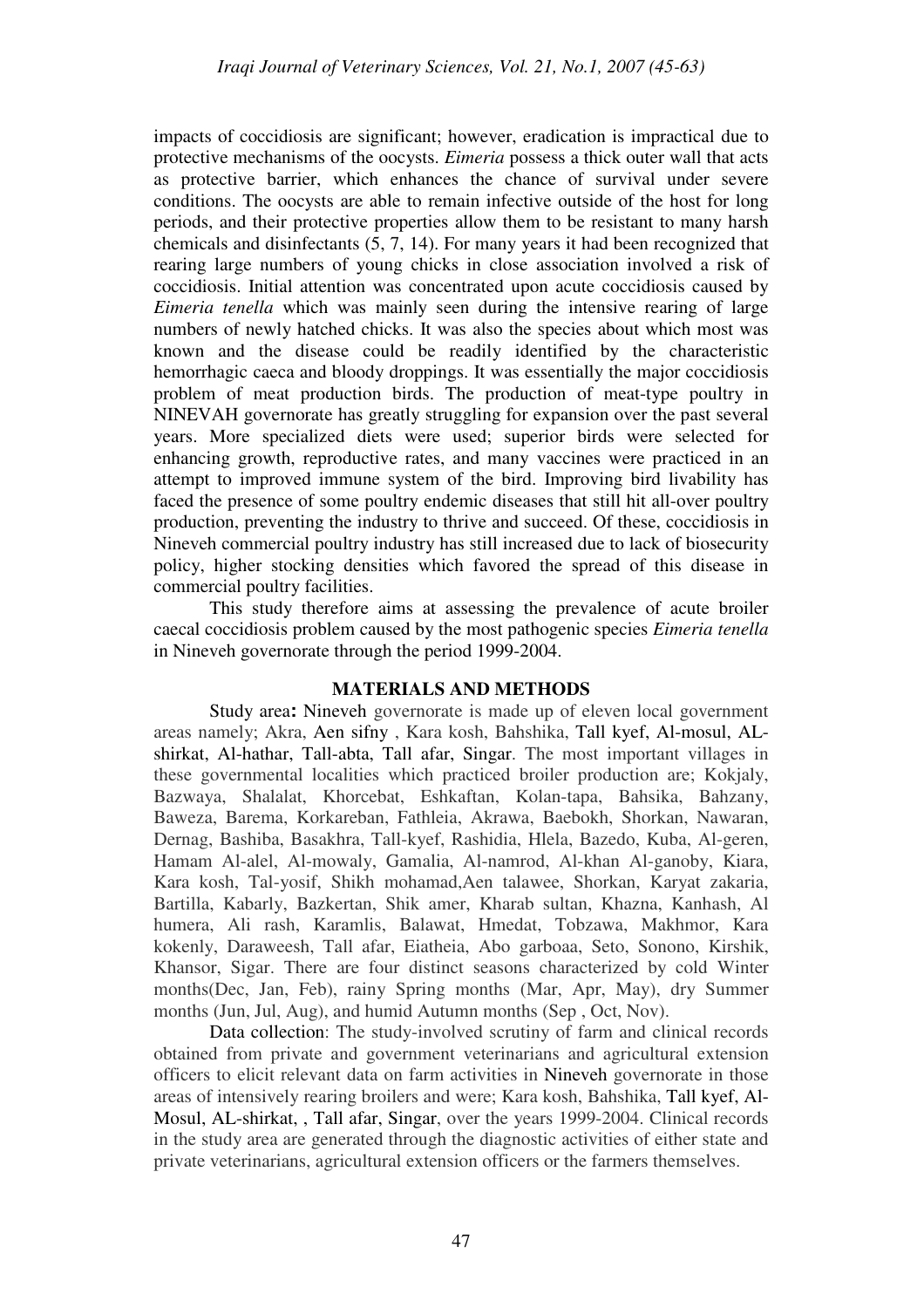Diagnosis of clinical caecal coccidiosis usually involves clinical examination of the flock and individual cases, post mortem and parasitological examination of feces and intestinal scrapings. The farmers on the other hand usually base diagnosis of coccidiosis on the combined factors of citing bloody diarrhea from the birds and witnessing a positive response of such diarrheic birds to coccidiosis treatment. Only acute caecal coccidiosis cases presenting clear bloody diarrhea are involved. Information generated included, farm location, flock size, date of visit, poultry species (e.g. broiler), age, clinical diagnosis, husbandry details, housing and treatment records, representing an excess of 90 per cent of domestic broiler patches produced in the governorate. Most of these institutions were supervised by poultry disease specialists, microbiologists and parasitologists.

Data Analysis: Data generated were analyzed using descriptive statistics with emphasis on absolute distribution and percentage. The prevalence of caecal coccidiosis among the different farm sizes, typology, age, and season were calculated.

### **RESULTS**

 Pathological finding: Diagnosis of field clinical caecal coccidiosis was dependent upon cecal lesion findings, which were characterized by prominent fresh blood filling two caeci , with firm bloody cores in many instances, accompanying by clusters of large schizonts and oocysts. Other signs in addition to bleeding were high morbidity and mortality, lost weight gain, emaciation, loss of skin pigmentation. However, the combinations of oocyst size, location and appearance of the lesion in the gut, gave considerable confidence of diagnosis (Figure 1).



Figure1: Clinical caecal coccidiosis in broilers 5 weeks of age with blotchy hemorrhagic lesions, accompanied by hemorrhages into the caecal lumen caused by *Eimeria tenella*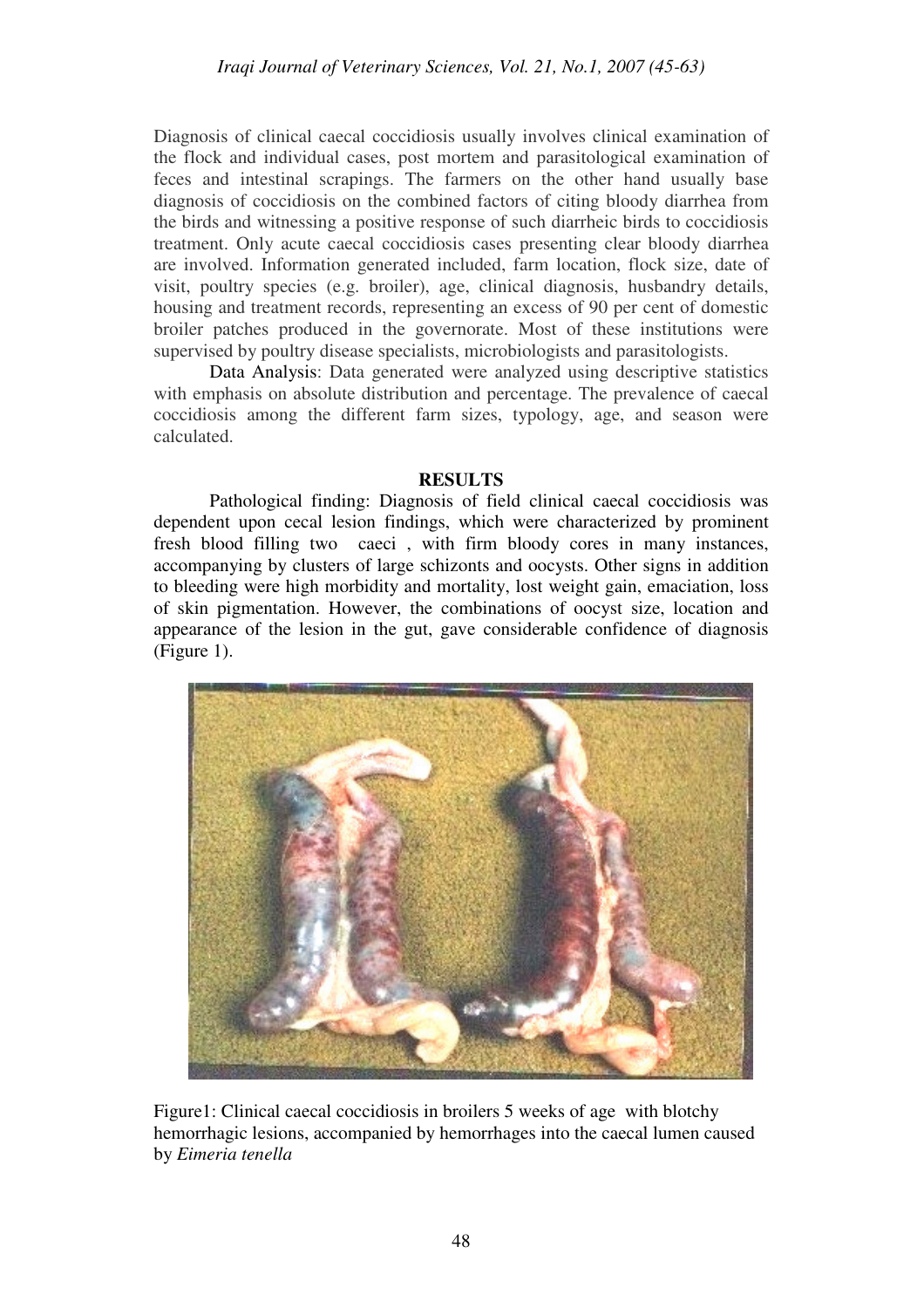Total incidence of clinical caecal coccidiosis in Nineveh governorate 1999-2004: Out of 3594 broiler patches reared in main seven counties in Nineveh governorate during 1999-2004, there were 1918 broiler patches positive to caecal coccidiosis (53.36%) (Figure2).

Relationship between yearly total and positive number of broiler patches and incidence of clinical caecal coccidiosis 1999-2004: The total and positive numbers of broiler patches and the percentages of positive patches reared in Nineveh governorate during 1999-2004 are illustrated in figure3.





The highest number (678) and percentage (35.34%) were noticed in year 2000, followed by (466) patches with 24.29% in 1999. In the third order were the broiler patches in 2001 and were (294) with percentage of 15.23%. In 2002 (209) patches were reared with a percentage of (10%). Less than 10% were positives to caecal coccidiosis in 2003 and 2004 (7.53% and 6.77%) when 141 and 130 broiler patches were reared respectively. There was a linear regression in clinical caecal coccidiosis from 1999 to 2004 (Figure4).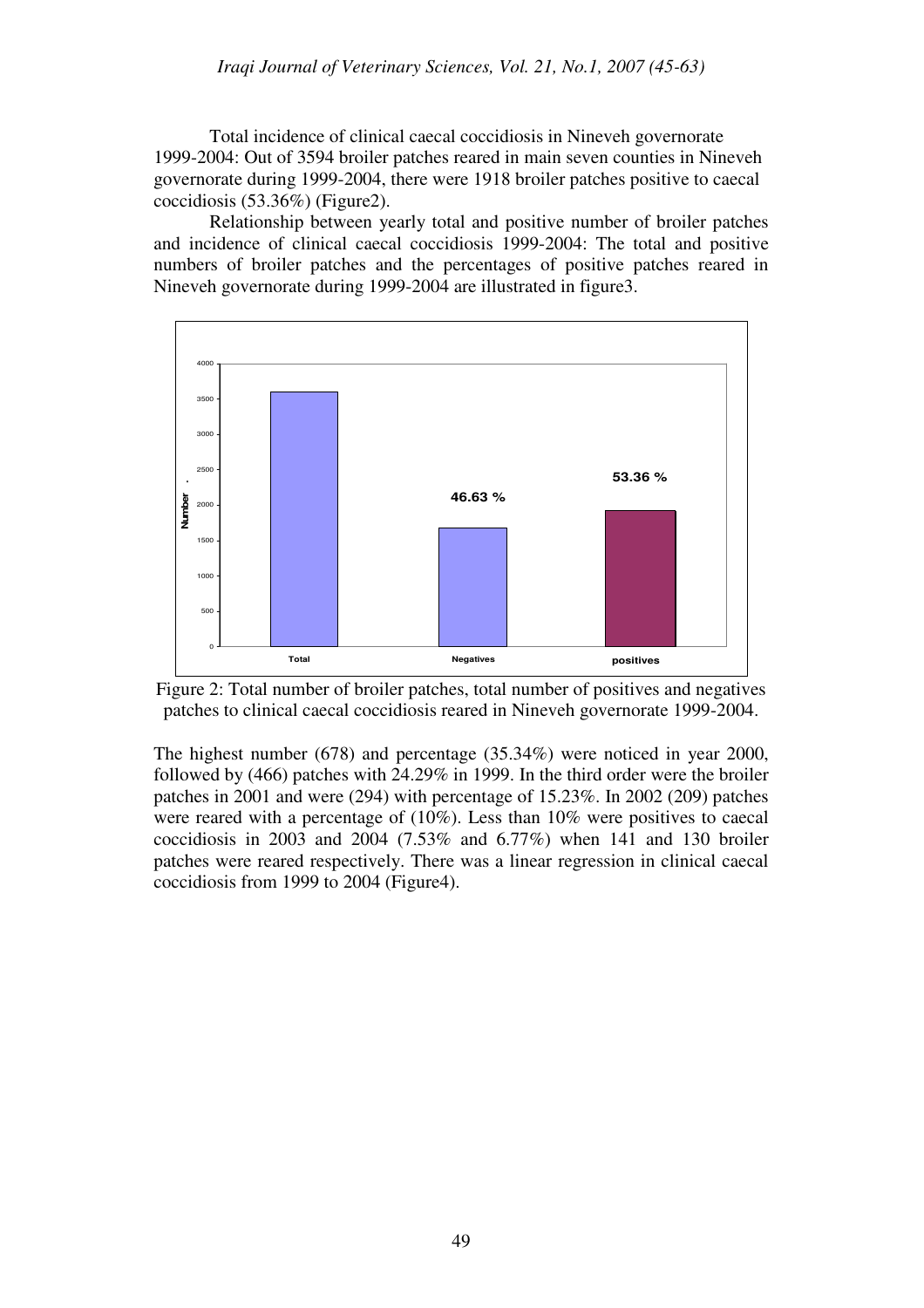

Figure3: Total, positive broiler patches and percentage of positives to clinical caecal coccidiosis in Nineveh governorate 1999-2004



Figure 4: Linear equation of yearly percentage of positive broiler patches to clinical caecal coccidiosis in Nineveh governorate 1999-2004.

Relationship between broiler patch size (number of birds) and incidence of broiler clinical caecal coccidiosis 1999-2004:

 There numbers of broilers reared in the year 2000 were (1750000), while they were between 1266000-1322000 through the years 1999, 2001 and 2002. Less than million broilers were harvested in each of the last two years of study 2003 and 2004 and were 703804 and 717119 respectively (Figure5).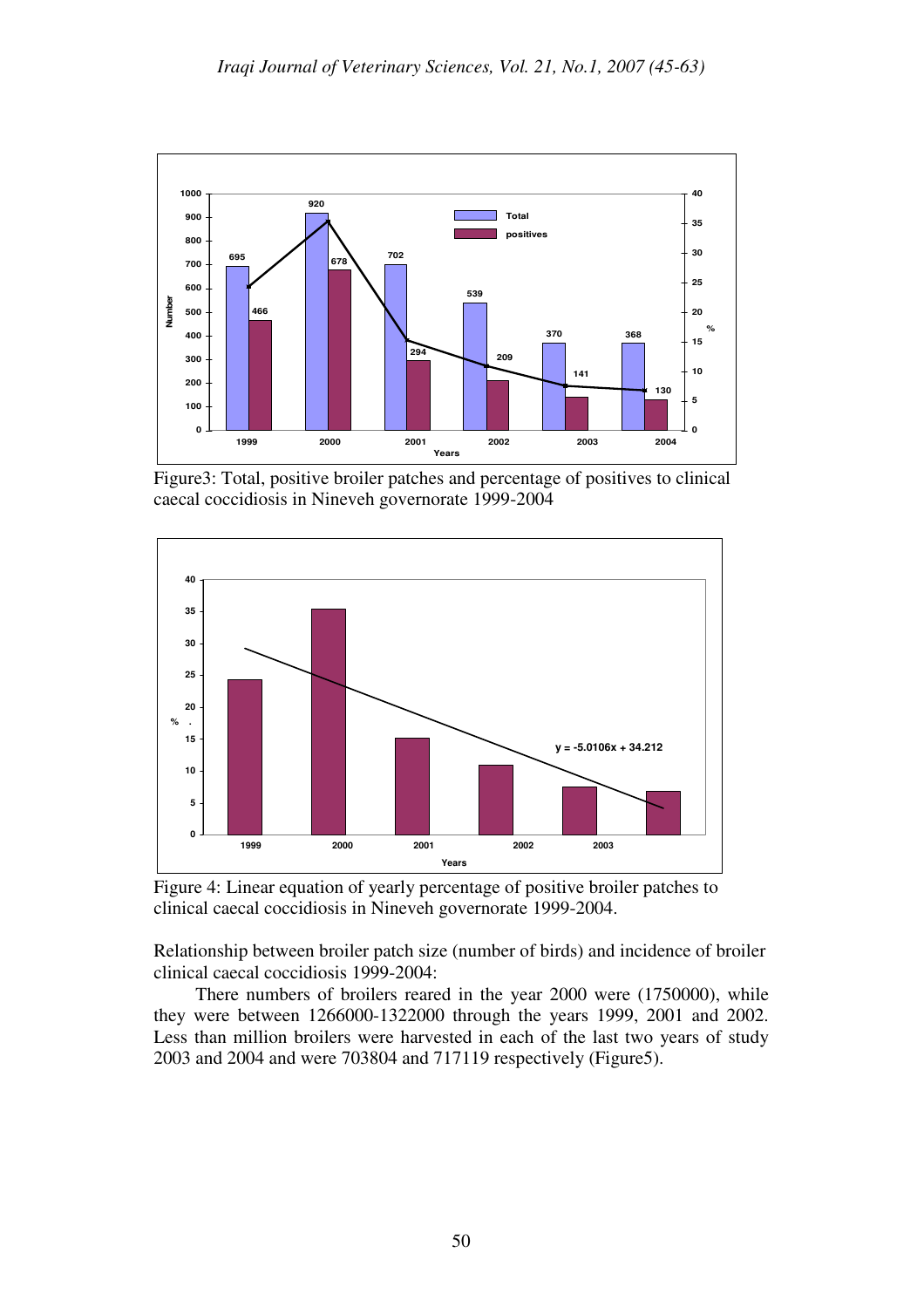

 Figure 4: Relationship between broiler patch size and incidence of clinical caecal coccidiosis 1999-2004.

Relationship between the increase in broiler numbers in different patches and clinical caecal coccidiosis occurrence:

 The average number of birds of surveyed broiler patches in Nineveh governorate during 1999-2004 were ranged from 5000 to >10000 birds/patch. It was interesting to note that there was linear increase in caecal coccidiosis with each 1000 birds increase in broiler patches. The clinical caecal coccidiosis percentage reached 6.18% in broiler patches with 5000 to 6000 birds/patch. Then it was nearly doubled (11.52%) when patch size increased to 6000-7000 birds, and increased further five percent, i.e., (16.75%) when the number reached 7000- 8000 birds/patch. Only 1% increase in the incidence of caecal coccidiosis was noticed with each increase in number of birds from 8000-9000 and from 9000- 10000 birds/patch, but it was dramatically increased when the numbers of broilers were over 10000 birds/ patch, and reached 28.60%.



Figure 5: Linear increase in the percentage of clinical caecal coccidiosis with each 1000 birds increase in broilers patch during 1999-2004.

Occurrence of caecal coccidiosis in Nineveh governorate counties:

 The total number of broiler patches, positive patches to caecal coccidiosis and their percentages in the seven main NINEVAH governmental localities at each year of survey 1999-2004 are represented in table 1, 6.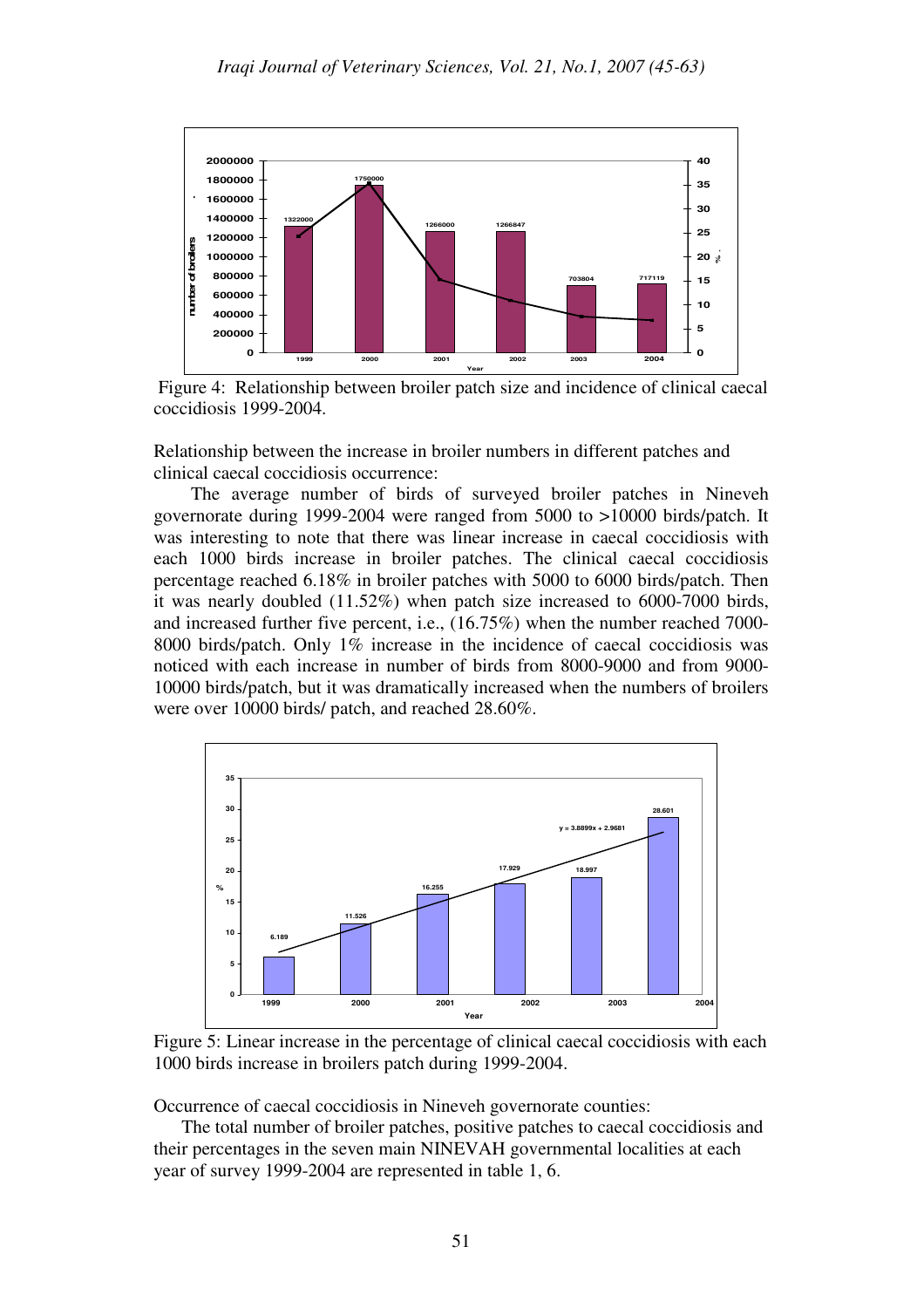About half of all cases of clinical caecal coccidiosis occurred in NINEVAH governorate during 1999-2004 was reported in Kara kosh county (49.21%), followed by percentage reported in Bahshika (29.76%). Tall-kyef county show incidence of 8.43%. Al-shirkat reported 3.93%.At the same level of percentage 3.72% was reported in Tall abta and singar. In Mosul locality 2.91% of clinical caecal coccidiosis was noticed. The least percentage of coccidiosis was found in Tall-afar which was 2.51%.

Table 1: Positive broiler patches (N+), total broiler patches reared (T), and percentage of positivists (%) to clinical caecal coccidiosis in the main 7 Nineveh governmental localities 1999-2004.

|           | Year    |       |         |       |         |       |         |       |         |       |         |       |
|-----------|---------|-------|---------|-------|---------|-------|---------|-------|---------|-------|---------|-------|
| County    | 1999    |       | 2000    |       | 2001    |       | 2002    |       | 2003    |       | 2004    |       |
|           | $N+$ /T | $\%$  | $N+$ T  | $\%$  | $N+/T$  | $\%$  | $N+$ /T | $\%$  | $N+$ /T | $\%$  | $N+$ /T | $\%$  |
| Bahshika  | 139/232 | 29.82 | 192/283 | 28.42 | 94/290  | 31.97 | 67/223  | 32.05 | 40/110  | 28    | 36/98   | 25.71 |
| Tall Kyef | 25/37   | 5.36  | 48/76   | 7.06  | 38/70   | 12.92 | 28/49   | 13.39 | 18/35   | 12.76 | 4/25    | 10    |
| $AL-$     | 20/28   | 4.29  | 21/27   | 3.09  | 11/33   | 3.74  | 8/26    | 3.82  | 5/11    | 3.54  | 10/12   | 7.14  |
| shirkat   |         |       |         |       |         |       |         |       |         |       |         |       |
| Kara kosh | 237/323 | 50.85 | 398/508 | 58.61 | 105/233 | 35.71 | 76/184  | 36.36 | 58/169  | 41.13 | 65/198  | 46.42 |
| Tall-Afar | 10/17   | 2.14  | 8/13    | 1.17  | 13/36   | 4.42  | 10/28   | 4.78  | 5/12    | 3.54  | 2/6     | 1.42  |
| Al-Mosul  | 6/9     | 1.28  | 4/5     | 0.58  | 18/20   | 6.12  | 10/14   | 4.78  | 9/17    | 6.38  | 9/18    | 6.42  |
| Singar    | 29/49   | 6.22  | 7/8     | 1.03  | 15/20   | 5.10  | 10/15   | 4.78  | 6/16    | 4.25  | 4/11    | 2.85  |

**Example: Percentage of positive broiler patches to caecal coccidiosis in 7 main counties of Nine governorate 1999-2004**



Figure 6: Pie chart representation of positive broiler patches percentage to caecal coccidiosis in the different governmental localities of Nineveh governorate 1999- 2004.

Seasonal variation on percentages of clinical caecal coccidiosis in Ninevah governorate: 1999-2004: Seasonal effect on incidence of clinical caecal coccidiosisis in NINEVAH governorate through 1999-2004 is shown in table 2,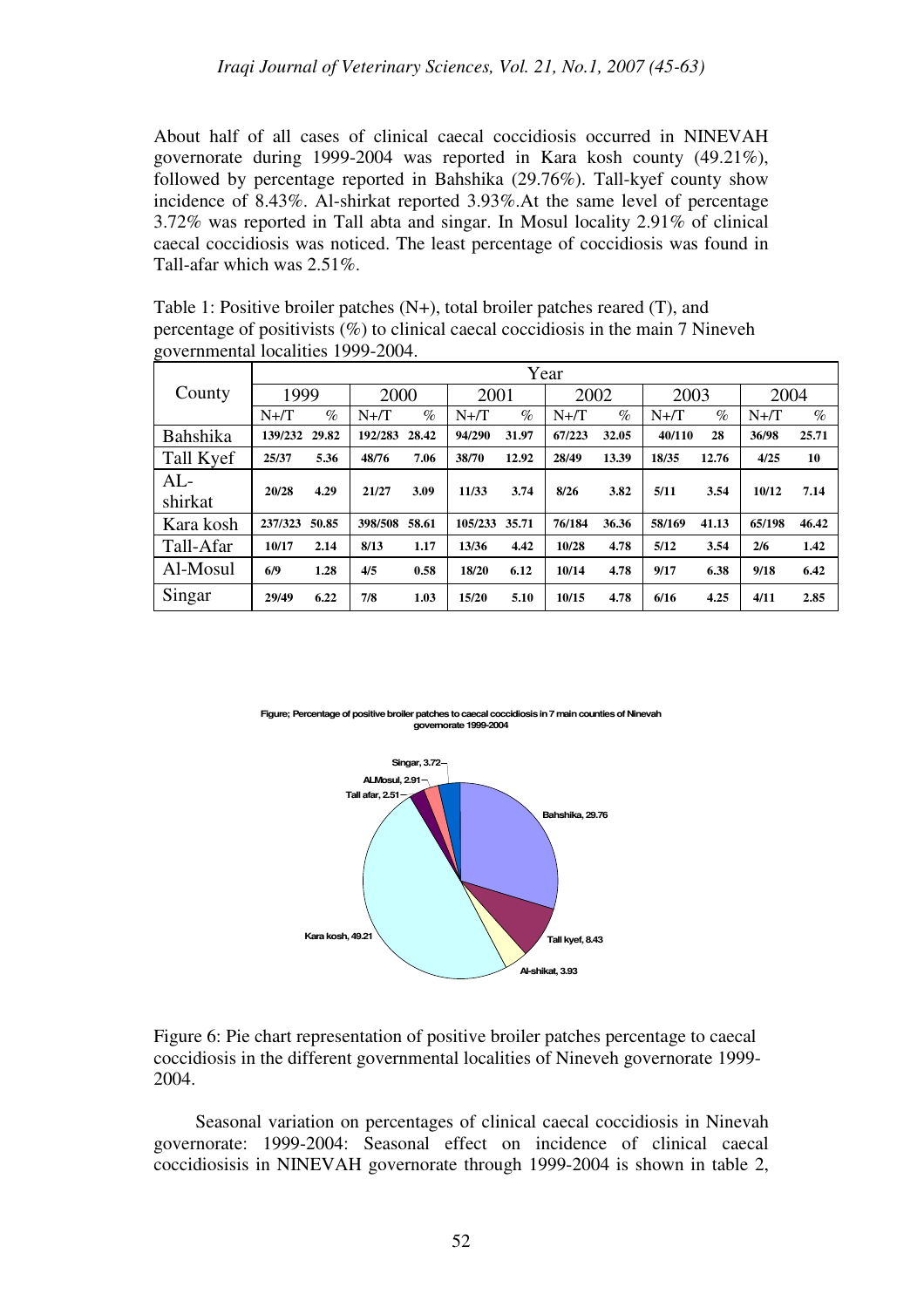being high during spring and autumn quarters and low in winter and summer quarters (Figure 7). The average–moving incidence of clinical caecal coccidiosis also reflects high peaks in spring and autumn quarters (Figure 8). There are four distinct seasons characterized by cold Winter months(Dec, Jan, Feb), rainy spring months (Mar, Apr, May), dry Summer months (Jun, Jul, Aug), and humid Autumn months ((Sep , Oct, Nov), (Figure 9).

| Year | Month    |             |             |             |          |             |              |             |             |             |             |             |
|------|----------|-------------|-------------|-------------|----------|-------------|--------------|-------------|-------------|-------------|-------------|-------------|
|      | Jan<br>% | Feb<br>$\%$ | Mar<br>$\%$ | Apr<br>$\%$ | May<br>% | Jun<br>$\%$ | Jul<br>$\%$  | Aug<br>$\%$ | Sep<br>$\%$ | Oct<br>$\%$ | Nov<br>$\%$ | Dec<br>$\%$ |
| 1999 | 31       | 37          | 49          | 76          | 42       | 33          | 27           | 29          | 40          | 56          | 70          | 53          |
| 2000 | 32       | 47          | 76          | 94          | 78       | 49          | 27           | 42          | 47          | 55          | 77          | 52          |
| 2001 | 9        | 18          | 44          | 78          | 23       | 10          | 1            | 3           | 16          | 32          | 53          | 14          |
| 2002 | 10       | 15          | 28          | 45          | 19       | 12          | 4            | 5           | 10          | 18          | 31          | 13          |
| 2003 | 5        | 16          | 23          | 37          | 7        | 1           | $\mathbf{0}$ | 2           | 4           | 8           | 30          | 6           |
| 2004 | 5        | 12          | 25          | 33          | 10       | 5           |              | 2           | 6           | 18          | 17          | 9           |

Table 2: Monthly percentage of clinical caecal coccidiosis in broiler patches in Nineveh governorate 1999-2004.



Figure 7: percentage of broiler caecal coccidiosis in Nineveh governorate by year and quarter (1999-2004)

Table 3: Three-months rolling average percentage of broiler caecal coccidiosis in Ninevah governorate 1999-2004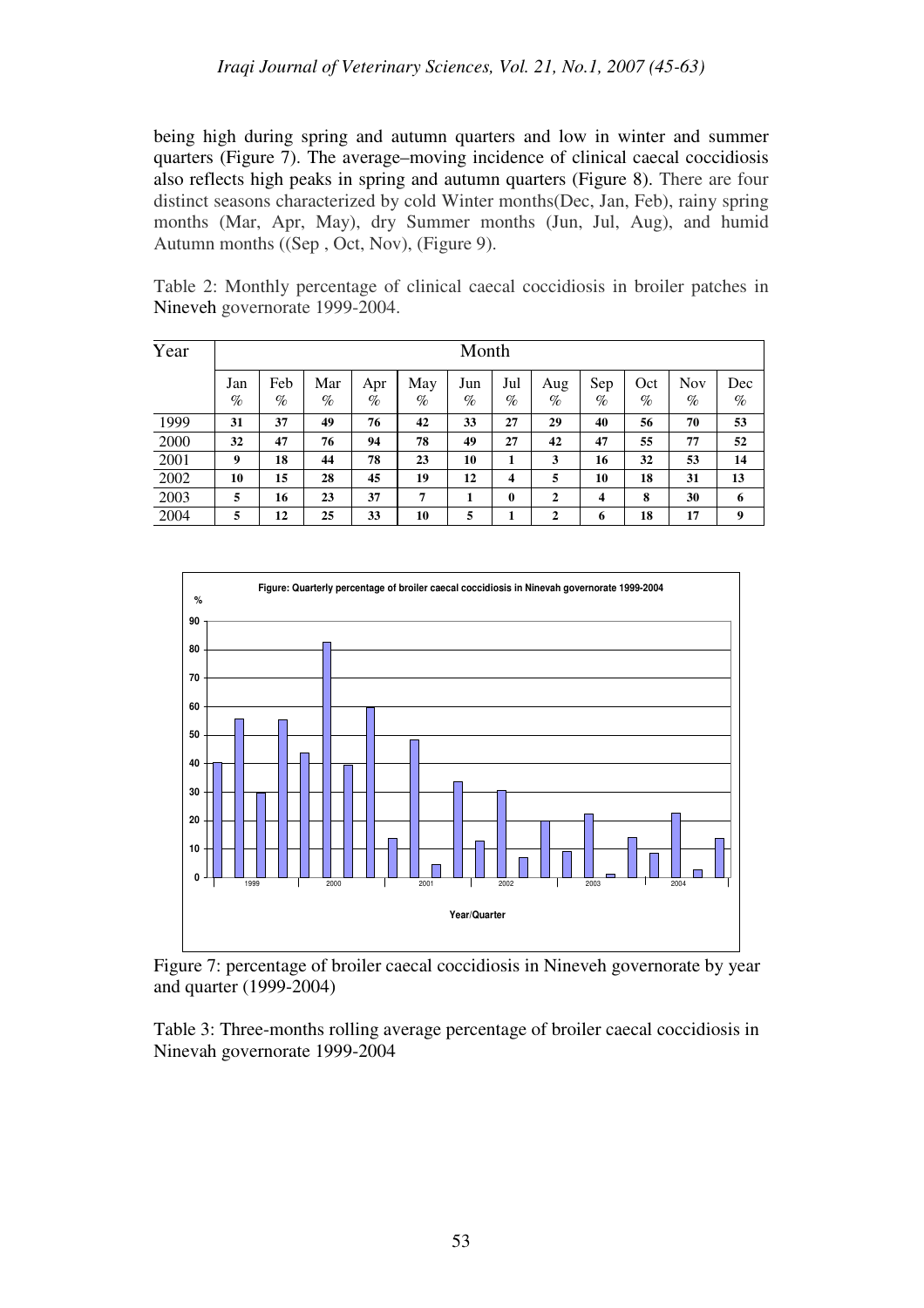|      | Months |      |      |      |      |      |      |      |      |       |            |      |
|------|--------|------|------|------|------|------|------|------|------|-------|------------|------|
| Year | Jan    | Feb  | Mar  | Apr  | May  | Jun  | Jul  | Aug  | Sep  | Oct   | <b>Nov</b> | Dec  |
|      | %      | $\%$ | %    | %    | $\%$ | $\%$ | $\%$ | $\%$ | $\%$ | $\%$  | $\%$       | $\%$ |
| 1999 |        | 39.0 | 54.0 | 55.6 | 50.3 | 34.0 | 29.6 | 32.0 | 41.6 | 55.3  | 59.6       | 51.6 |
| 2000 | 44.0   | 51.6 | 72.3 | 82.6 | 73.6 | 51.3 | 39.3 | 15.6 | 48.0 | 59.6  | 61.3       | 46.0 |
| 2001 | 26.3   | 23.6 | 46.6 | 48.3 | 37.0 | 11.3 | 4.66 | 6.66 | 17.0 | 33.6  | 33.0       | 25.6 |
| 2002 | 13.0   | 17.6 | 29.3 | 30.6 | 25.3 | 11.6 | 7.00 | 3.33 | 11.0 | 19.6  | 20.6       | 16.3 |
| 2003 | 11.3   | 14.6 | 25.3 | 22.3 | 15.0 | 2.66 | 1.00 | 2.00 | 4.66 | 14.0  | 14.6       | 13.6 |
| 2004 | 7.66   | 14.0 | 23.3 | 22.6 | 16.0 | 5.33 | 2.66 | 3.00 | 8.66 | 13.66 | 14.66      |      |

Table :Moving average of broiler caecal coccidiosis in Ninevah governorate 1999-2004



**Monthly Moving-average percentage of broiler caecal coccidiosis in Ninevah province 1999-2004**

Figure 8: Three-months rolling average percentage of broiler caecal coccidiosis in Ninevah governorate 1999-2004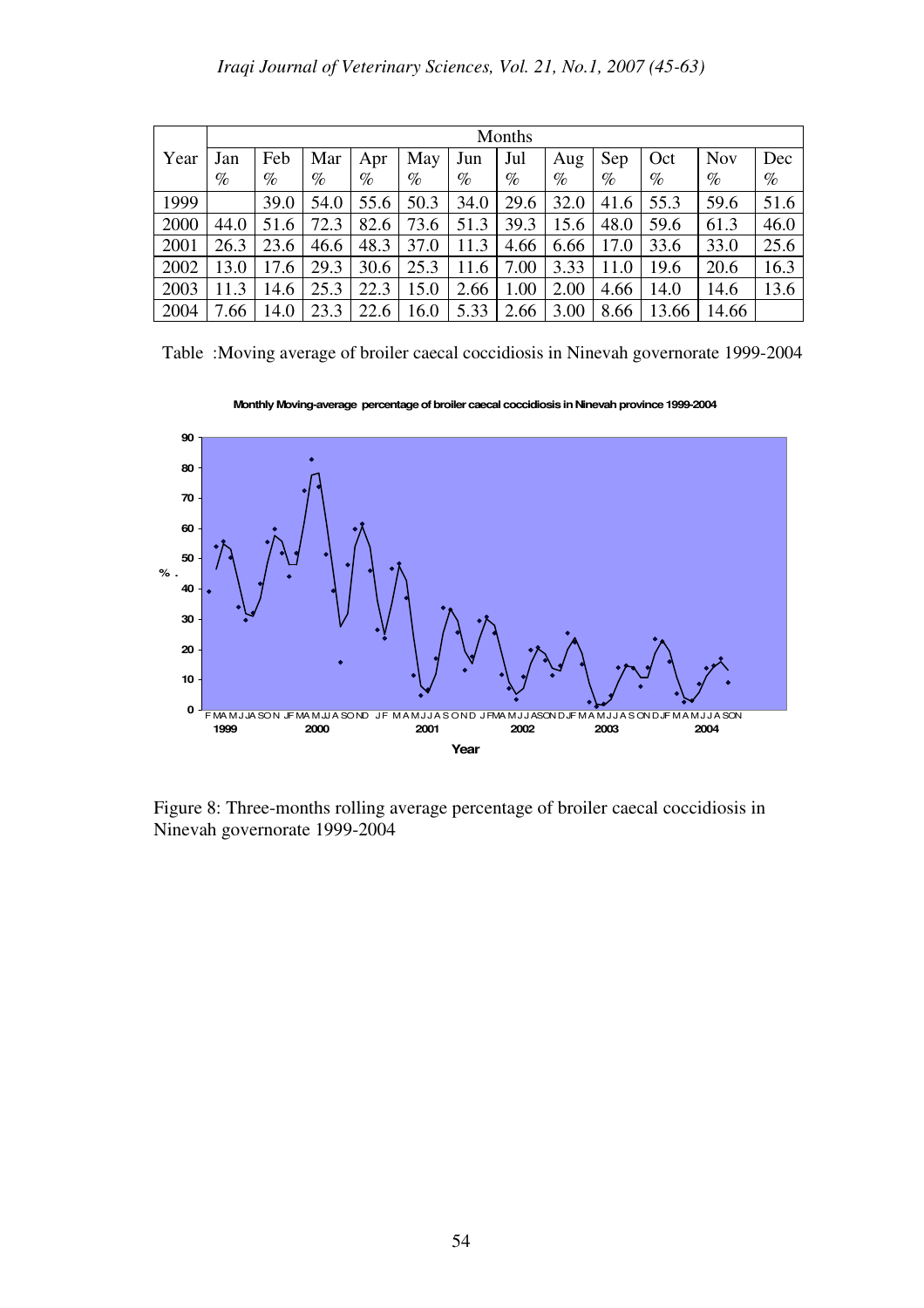**Average relative humidity %, Temperature C, and Rain (mm) during 1999-2004**



Figure 9: Average relative humidity (%), Temperature Cm and Rain level (mm) in NINEVAH governorate during 1999-2004,

Age of broiler clinical caecal coccidiosis occurrence:

 The average age of clinical caecal coccidiosis occurrence in broiler chickens reared in NINEVAH governorate during 1999-2004 was mainly recorded between 3-6 weeks of age, Being highest at 5 weeks of age (38.16%), followed by recording through  $4<sup>th</sup>$  week (29.40%), and the 6<sup>th</sup> week (15.06%). Low incidence of caecal coccidiosis was noticed in the third, 7th, and  $8<sup>th</sup>$  weeks of age, and were (4.95%, 7.09%, and 5.31%) respectively. No cases were recorded in the first two weeks of age (Figure 10). The linear equation of age distribution through the rearing cycle of 8 weeks of broiler chickens is represented in figure 11.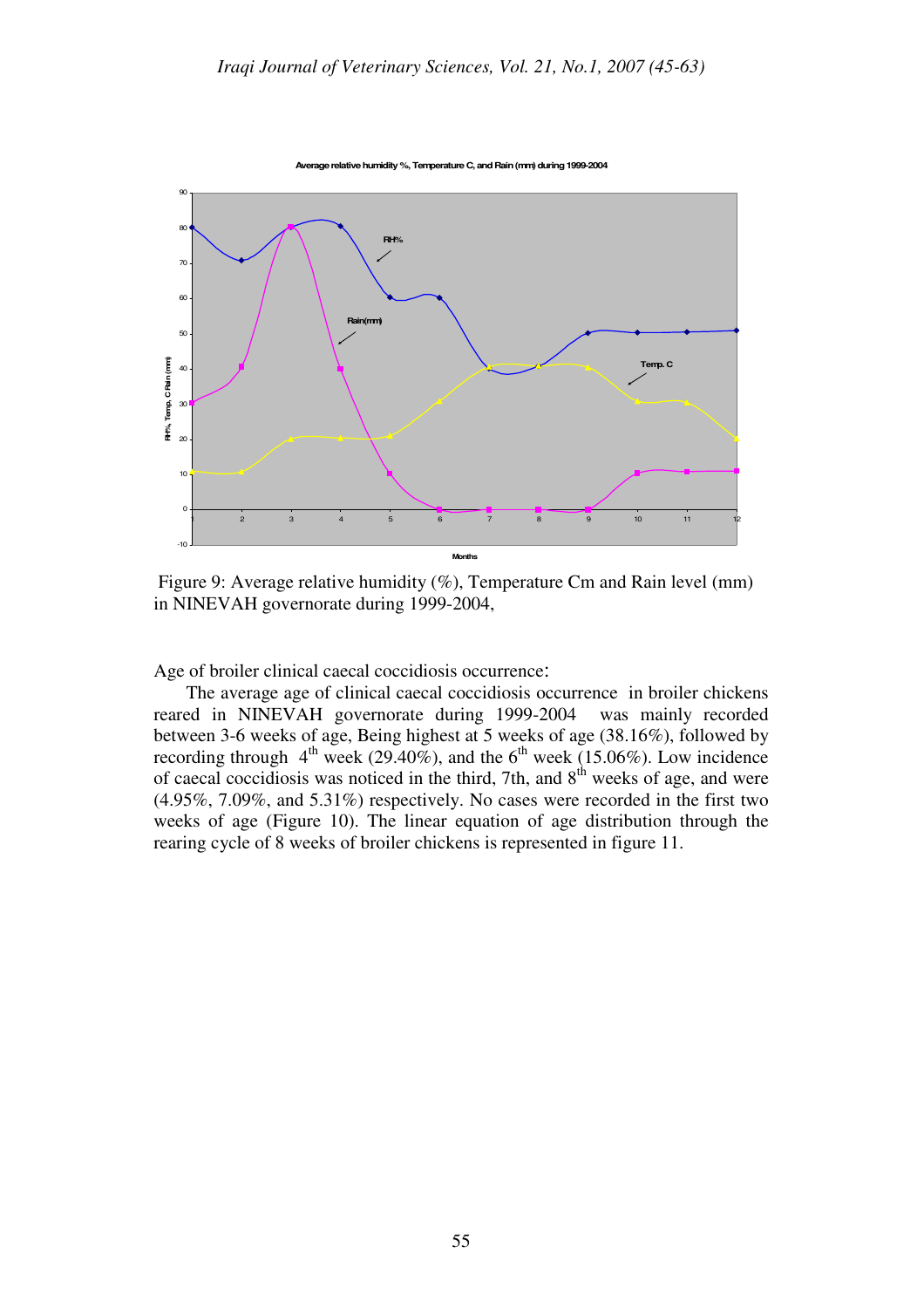

Figure 10: Percentage of age distribution occurrence of clinical caecal coccidiosis in broiler chickens in NINEVAH governorate 1999-2004.



Figure 11: Linear equation of age distribution to clinical caecal coccidiosis occurrence in broiler chickens in NINEVAH governorate 1999-2004

Use of coccidiocidals and clinical caecal coccidiosis occurrence in broiler chickens:

 The numbers of broiler patches positive and negative to caecal coccidiosis in Nineva governorate during 1999-2004 are illustrated in diagram 1&figure 12. Higher number of broiler patches (1344) fed diets free from coccidiocidals and so experienced clinical caecal coccidiosis, while only 574 broiler patches although fed diets with coccidiocidals, but still show clinical caecal coccidiosis. In the other side, more negatives (931) broiler patches to clinical caecal coccidiosis when fed diets with coccidiocidals, than those negative broiler patches (745) fed no coccidiocidals.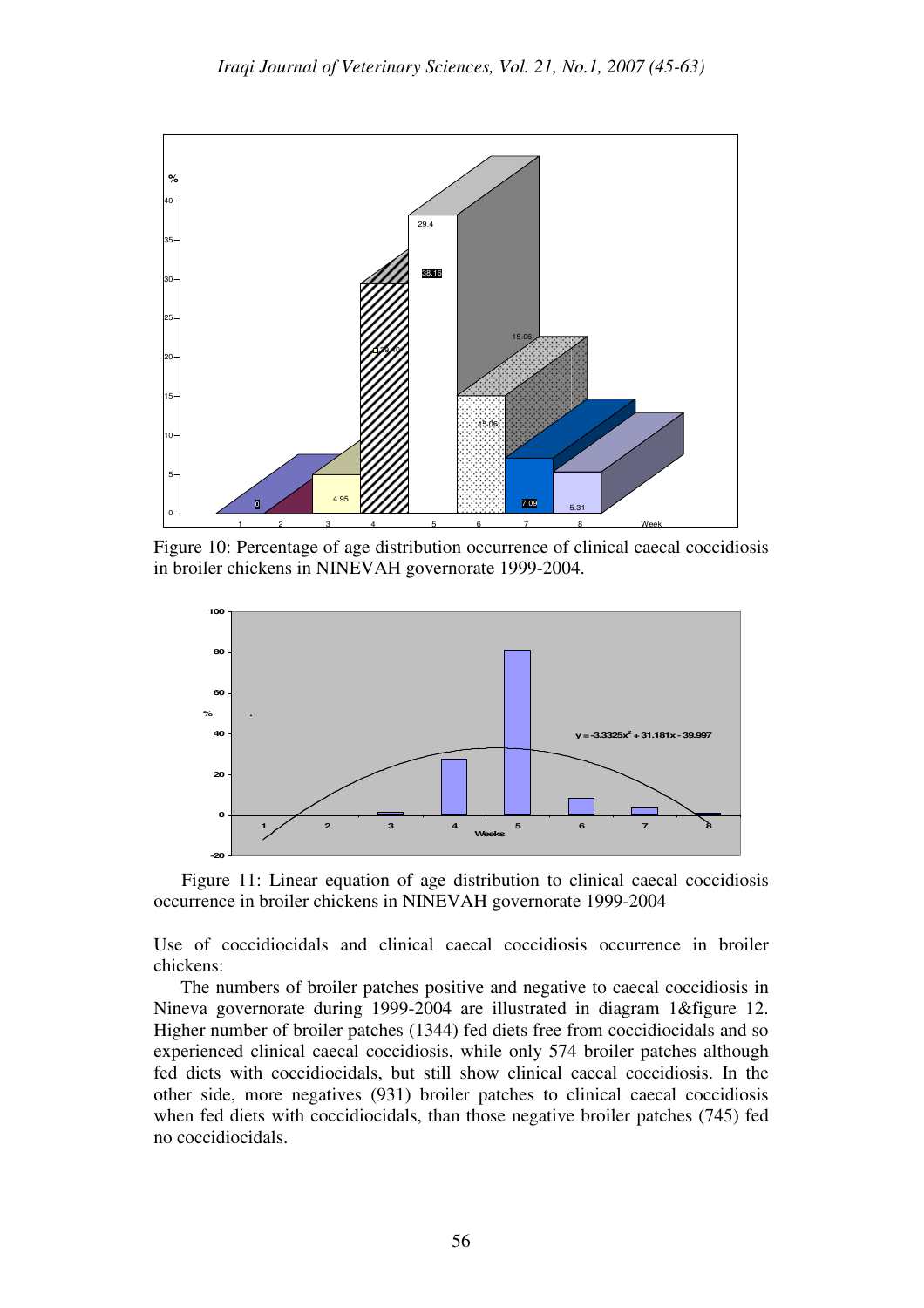

Diagram 1: Number of positive and negative broiler patches to clinical caecal coccidiosis fed diets with or without coccidiocidals in Ninevah governorate 1999- 2004.



Figure 12: Number of broiler patches experienced clinical caecal coccidiosis when fed diets with or without coccidiocidals in NINEVAH governorate 1999- 2004.

The number of broiler patches used feed containing coccidiocidals at low therapeutic levels, like amprolium and sulphanomides, were increased from 95 broiler patches in 1999 up to 376 in 2004. In the same time, there was a reduction in those patched fed diet without coccidiocidals from 400 in 1999 to 97 in 2004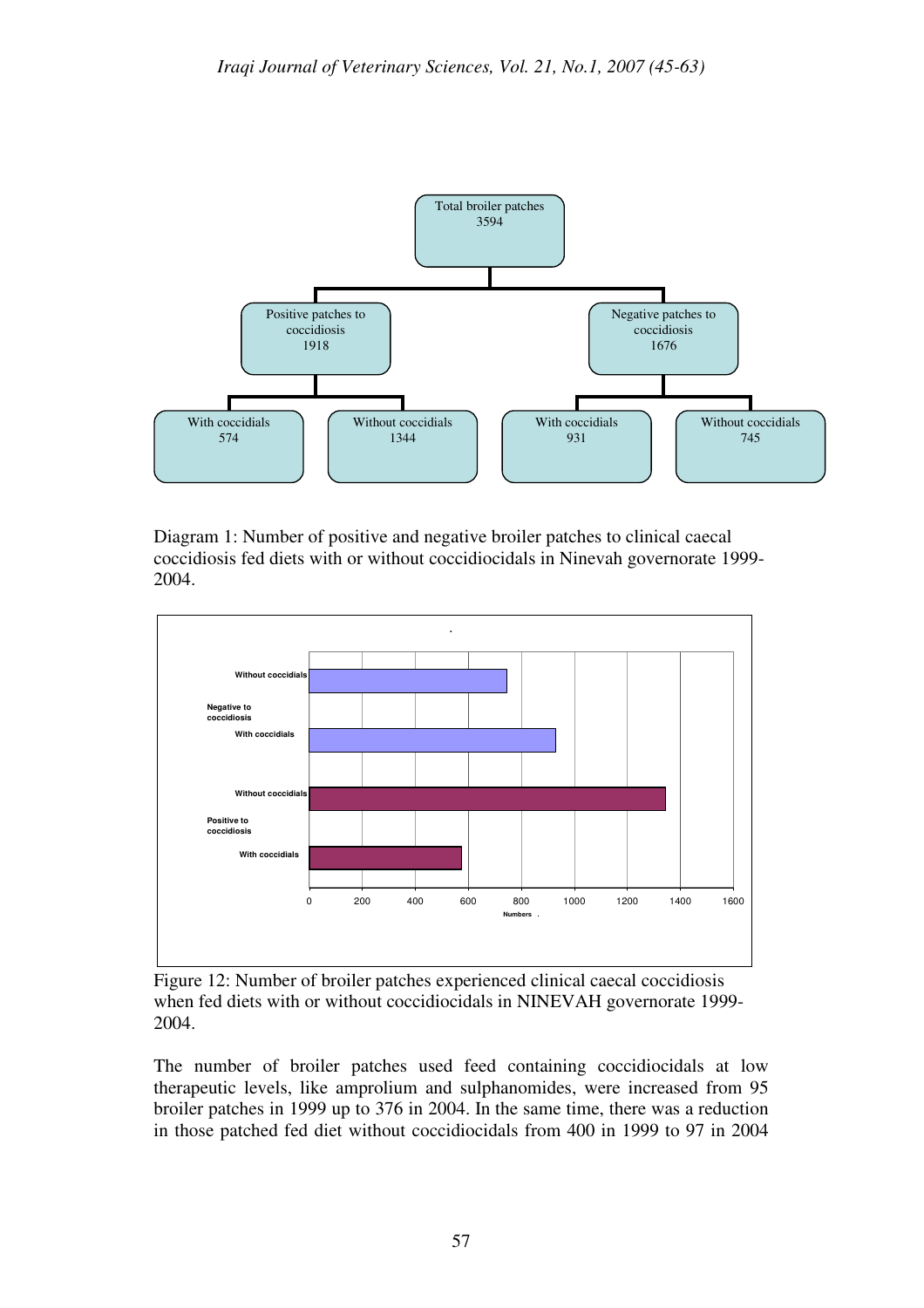(Figure 14). Illustrating these numbers into percentages is represented in figure 15.



Figure 14: Number of positive and negative broiler patches to caecal coccidiosis fed diets with or without coccidiocidals in NINEVAH governorate 1999-2004.



Figure 15: Percentages of positive and negative broiler patches to caecal coccidiosis fed diets with or without coccidiocidals in NINEVAH governorate 1999-2004.

### **DISCUSSION**

 In this survey, the diagnosis of endemic clinical caecal coccidiosis was the result of the combination of measurement of oocyst size, location of the lesion in the gut, and appearance of the lesions which characterized by prominent blood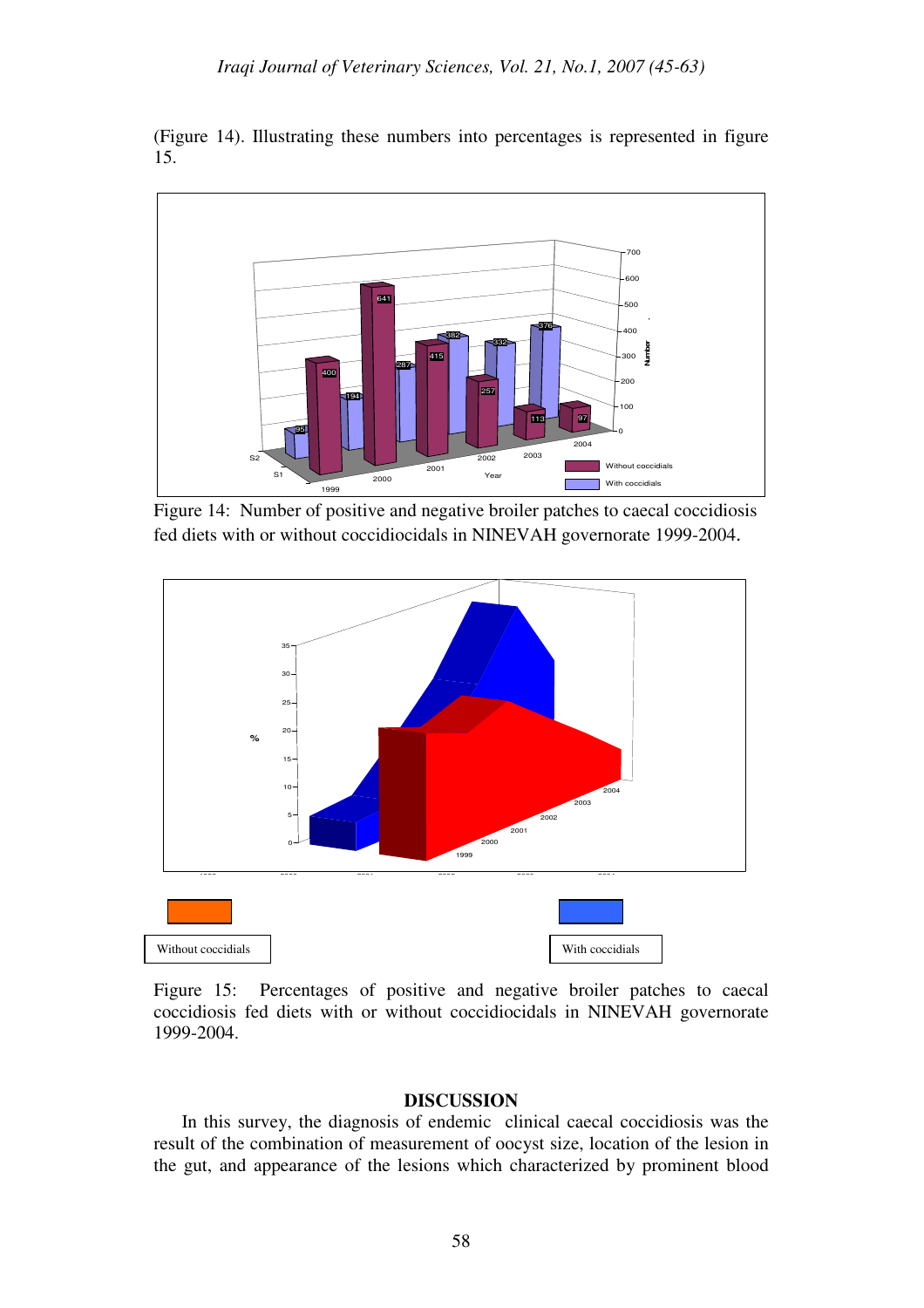and often firm bloody cores in the affected caeci , all of these gave us considerable confidence in diagnosis. The validity of data in diagnosis is increased when the monitoring was blessing a mixture between data obtained from governmental veterinary institutions (referral veterinary hospitals, veterinary clinics and diagnostic laboratories), and those obtained from private veterinary clinics and laboratories.

The high rate of clinical caecal coccidiosis in NINEVAH governorate during 1999-2004 reflects the deficiency in the application of biosecurity measures in broiler houses and their surroundings. Of these, there was almost entirely absence of physical barriers between broiler houses. The distances between many of them may not exceed 200-300 meters. Chemical treatments of these houses were mostly applied to the inside and not to the surroundings. Owners of these houses, employees, visitors, veterinarians, vaccinators, and others rarely practiced protective clothing. All-in /All-out strategy of broiler production was rarely practiced. The intervals between broiler patches were in many times not exceeding two weeks, without sufficient litter cleaning and disinfection. No effective pest-rodent control. No restriction to visitor access, without placement of signs "No unauthorized entry" in all places. Empty foot dips outside doors was always noticed in most broiler houses, with absence of footwear, washbasins, and hand cleaning facilities in the entry point. Doors open in most times. No controlling for human traffic and no isolation of poultry from contaminated equipments, animals and peoples.

Coccidiosis is a disease of almost universal importance in poultry production. The severity of disease is dependant on both the species of Eimeria and the size of the infecting dose of oocysts. It is impossible under farming conditions to produce a coccidian – free environment. Oocysts will remain in buildings from previous crops of birds and will also be carried in by legs of vertebrate and invertebrate agencies. From what-ever source, chicks introduced to buildings quickly become infected (4). However, if the balance between the host and parasite is disturbed by factors which favor the parasite, such as an initial high degree of environmental contamination and/or ideal sporulation conditions, pathogenic numbers of infective oocysts will be ingested by non-immune birds and disease will result (5,15). Emphases of confinement rearing and high-density flocks have increased the exposure to diseases such as coccidiosis. The protozoan parasites of the genus Eimeria multiply in the intestinal tract and cause tissue damage, with resulting interruption of feeding and digestive processes or nutrient absorption; dehydration; blood loss; and increased susceptibility to other disease agents (16, 17). The short, direct life cycle and high reproductive potential of coccidia in poultry intensifies the potential for severe outbreaks of disease in the modern poultry house (18). Because coccidial oocysts are ubiquitous and easily disseminated in the poultry house environment and have such a large reproduction potential, it is very difficult to keep chickens coccidian free, especially under current intensive rearing conditions (14).

The most common means of spread of coccidia is mechanical, by personnel who move between pens, houses, or farms. Although no natural intermediate hosts exist for the Eimeria spp, and ingestion of viable sporulated oocysts, is the only natural method of transmission. Oocysts can be spread mechanically by many different animals, insects, contaminated equipments, wild birds, and dust. Oocysts generally are considered resistant to environmental extremes and to disinfectants,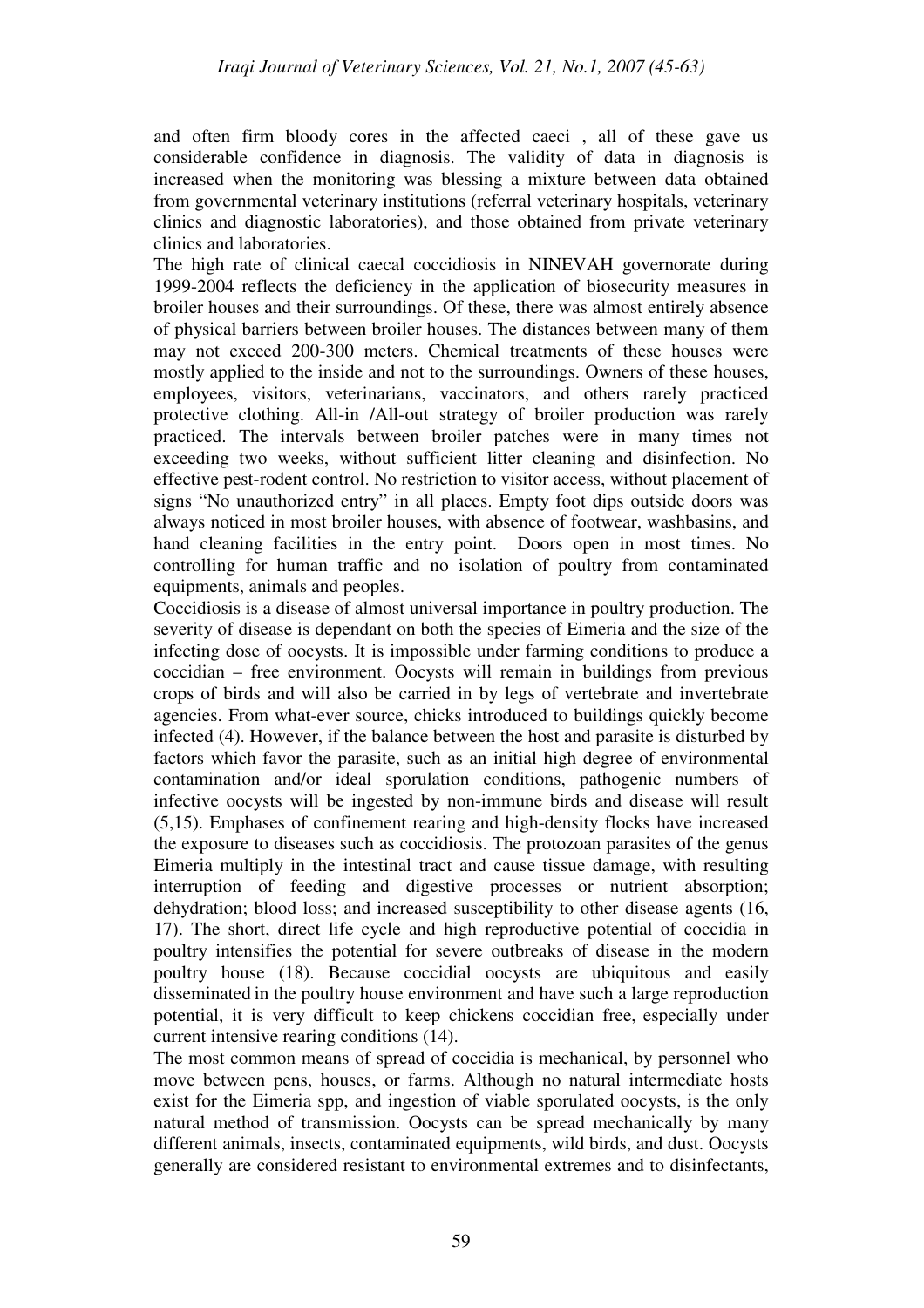although a survival time varies with conditions. Oocysts may survive for many weeks in soils, but survival in poultry litter is limited to a few days because of the heat and ammonia released by composting and the action of molds and bacteria. Viable oocyst have been reported from the dust inside and outside broiler houses, as well as from insects in poultry litter Birds managed on deep litter showed higher incidence of coccidiosis due perhaps to their close contact with the infective oocysts in the litter. The darkling beetle, common in broiler litter, is a mechanical carrier of oocysts. Transmission from one farm to another is facilitated by movement of personnel and equipment between farms and by the migration of wild birds, which may mechanically spread the oocysts (4).

The high incidence of caecal coccidiosis may also related to the introduction or adding of new birds during the production cycle. Thinning of some patch size was always practiced by many owners. Thinning, by removal of birds from the house at different times allow some underweight birds to achieve the desired space in order that the birds may increase in size or it is an attempt to suit birds of different size to market size. Risk of disease introduction the disease into the house by catchers is always noticed after 3-4 days from leaving slaughterhouse employees. So the lack of size uniformity is an important constraint in poultry production where the market has requirements for very specific weight categories.

Climate is an important determinant of coccidiosis. Seasonal effect in caecal coccidiosis occurrence was clearly evident, with high rate in rainy humid seasons, spring and autumn. The higher prevalence rate of coccidiosis during the rainy season agrees with reports confirmed that the disease incidence is positively influenced by the warm and humid weather, which characterizes the rainy season period by providing favorable conditions for the growth and development of the infective oocysts (19,20, 21). Adverse weather may affect the management and care of animals, and provide conditions suitable for survival of parasites. In intensively rearing poultry, it is highly required to the careful control and manipulation of their microclimate to remain health and production. Knowledge of the exact microclimate requirements and the benefits of different types of housing and ventilation system were lacking in most of the owners in broiler industry. The seasonal fluctuation in temperatures may also exert its effect on viability on coccidian oocysts; Oocysts may survive for many weeks under optimal conditions but will be quickly killed by exposure to extreme temperatures or drying. Exposure to 55°C or freezing kills oocysts very quickly. Even 37°C kills oocysts when continued for 2—3 days. Threat of coccidiosis is less during hot dry weather and greater in cooler damp weather (1)

Age is probably one of the important variables in occurrence of caecal coccidiosis, because the risk of disease is usually related to age. In our survey, the age of infection with clinical caecal coccidiosis was largely confined to 3-6 weeks of age. Newly hatched birds are sometimes not fully susceptible to infection because chemotrypsin and bile salts in the intestines cause excystation or because of high maternal antibodies (1). Outbreaks are common at 3-6 weeks of age and are rarely seen in poultry flocks at less than 3 weeks (4). Oocysts in the litter or droppings of broiler chickens are usually most numerous at 4—5 weeks of age and generally decline thereafter (22).

The decline tendency in caecal coccidiosis occurrence was decreased with the increase tendency in coccidiocidals medication of broiler feeds, fed during the last four years of survey. Although not all broiler chicks fed diets amended with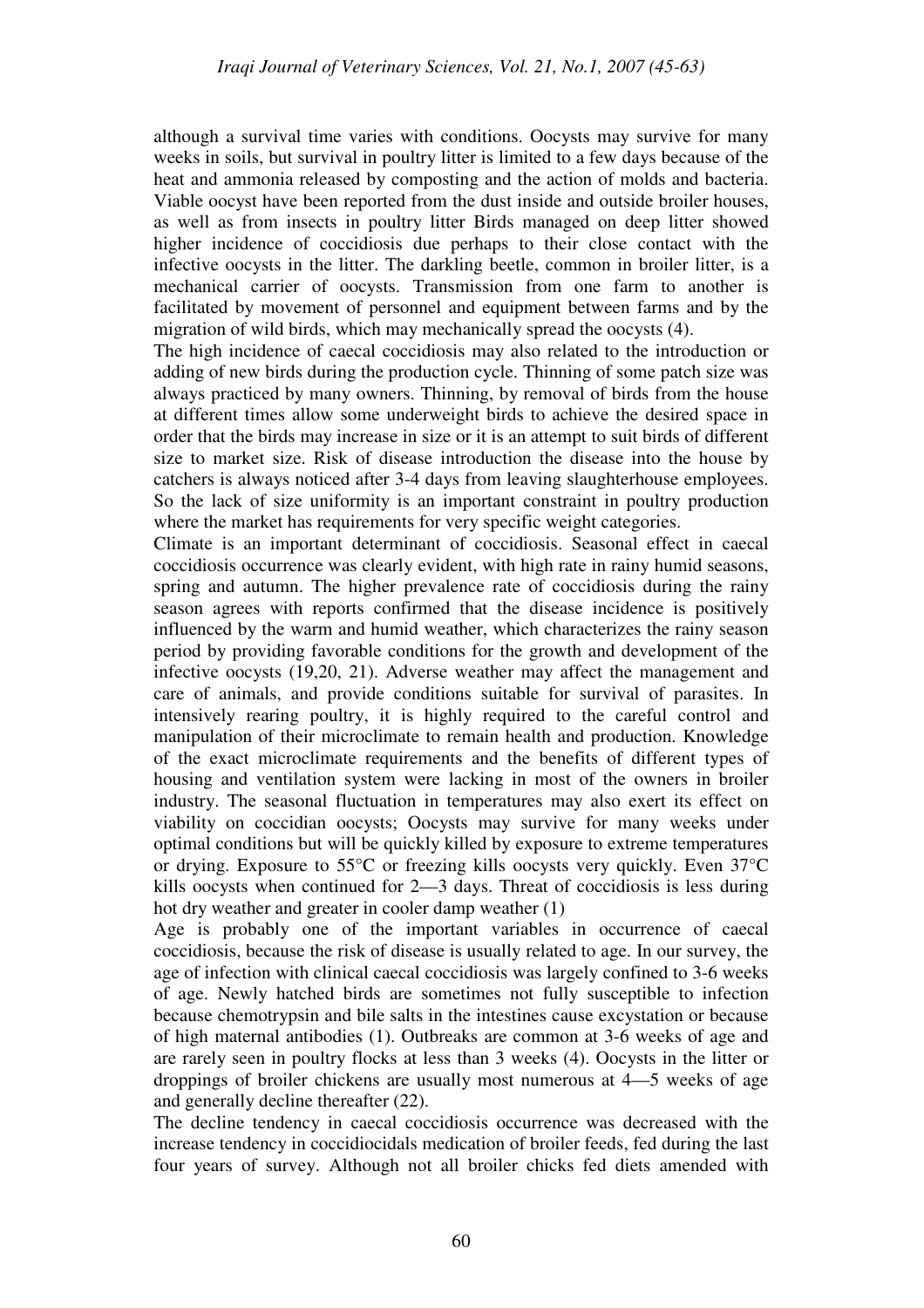coccidiocidals protectected against coccidiosis, this could be explained by the emergence of resistance (23). Some broiler houses have their own farm mill, with relexiability to produce medicated or undedicated feed. Some broiler houses may be fed – under shortage of feed sources – from independent feed mill with unknown what type of coccidiostats or coccidiocidals medication is practiced in these feeds. These anticoccidial drugs containing feeds may be used within the withdrawal period, and so may increase the risk of their residues in slaughtered birds.

The possibilities for caecal coccidiosis control could be achieved by the combination action of hygiene, genetics, vaccines, and drugs (11). Although it is impossible under commercial farming conditions to prevent caecal coccidiosis occurrence, due to impossible elimination of coccidial oocyst chemically from a farm environment, but good hygiene, however, can substantially reduce the numbers of oocysts contamination the environment and, most importantly, can ensure that litter is kept dry so as not to provide good sporulation conditions. By maintaining birds on perforated floors, coccidiosis infection is vastly reduced (24, 15).Although genetic approach to control caecal coccidiosis has not been fully developed; the interest in this strategy is increasing as modern technologies of genetic manipulation developed (15). Vaccination with commercial vaccine "paracox is available and can be used for broilers in drinking water at 5 and 9 days old. (15). the usages of anticoccidials in many broiler patches in NINEVAH governorate were effective in balancing the outcome to the favor of host.

 Although coccidiosis is controllable under most circumstances, the cost of control makes the disease one of the most expensive parasitic diseases encountered in the poultry industry With the increasing interest in poultry production evidenced by the proliferation of poultry farms, it is pertinent to continually evaluate the prevalence and management issues associated with common poultry diseases such as coccidiosis in any given zone. Current efforts towards farm coccidiosis prevention are relying more on vaccination (25, 26, and 27). Continued education and extension services are therefore recommended for poultry farmers in order to update them on the advantages of vaccination and adoption of integrated approach involving good hygienic practices and the use of both drugs and vaccines to prevent this disease. Furthermore, self-diagnosis of common poultry infections such as coccidiosis, which is being practiced, by a good number of the farmers in the study area should be discouraged.

### **REFERENCES**

- 1- McDougald LR, Reid WM.. Coccidiosis. In: Diseases of Poultry, 11th Edition, Saif Y M, ed. Iowa State University Press, Ames, 2003; pp: 974-985.
- 2- Williams RB. A Compartmentalized model for the estimation of the cost ofcoccidiosis to the world's chicken production industry. International Journal for Parasitology 1999; 29: 1209-1229.
- 3- Yun CH, Lillehoj HS, Lillehoj EP. Intestinal immune responses to coccidiosis. Developmental and Comparative Immunology 2000; 24: 303-324.
- 4- McDougald LR, Reid WM. Coccidiosis. In: Diseases of Poultry, 10th Edition, B. W. Calnek, ed. Iowa State University Press, Ames 1997; pp: 865-883.
- 5- Jeurissen SHM, Janse EM, Vermeulen AN, Vervelde L. *Eimeria tenella*  infections in chickens: aspects of host-parasite interaction. Veterinary Immunology and Immunopathology1996; 54: 231-238.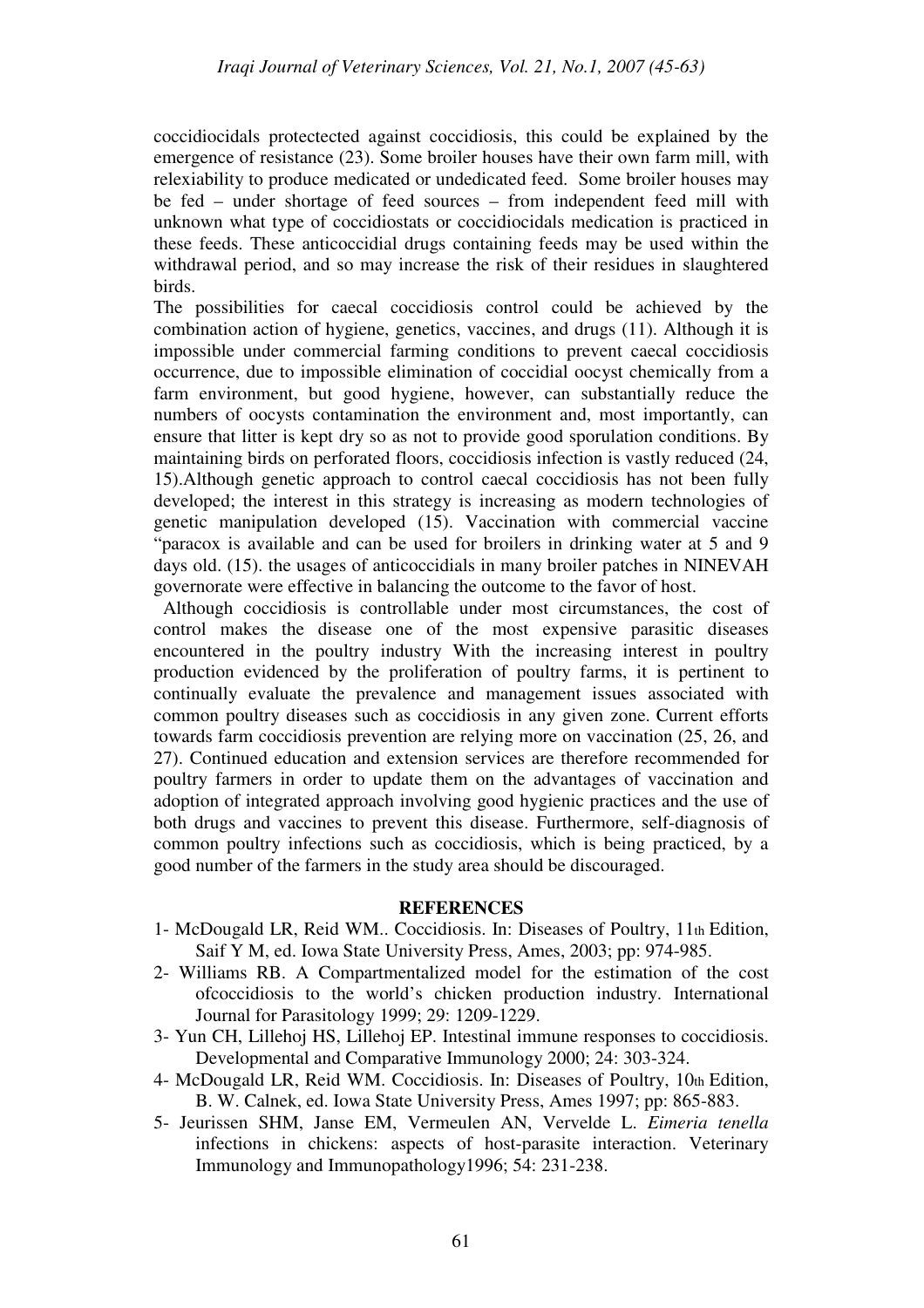- 6- Lillehoj HS, Trout JM. Avian gut-associated lymphoid tissues and intestinal immune responses to *Eimeria* parasites. Clinical Microbiology Reviews 1996; July: 349-360.
- 7- Edgar SA. Field diagnosis of coccidiosis in chickens. Agri-Bio Corporation 1992.
- 8- Henken AM, Ploeger HW, Graat EAM, Carpenter TE. Description of a simulation model for the population dynamics of *Eimeria acervulina*  infection in Broilers. Parasitology 1994a; 108: 503-512.
- 9- Henken AM, Graat EAM, Ploeger HW, Carpenter TE. Description of a model to simulate effects of *Eimeria acervulina* infection on broiler production. Parasitology 1994b; 108: 513-518.
- 10- AL-Sbawi DMT. Ameliorative effect of mycofix plus 3.0 in reducing intensity of Eimeria tenella infection during aflatoxicosis in broiler chicks. M Sc Thesis 2005.
- 11- CoxF EG. Control of coccidiosis: lessons from other sporozoa. International Journal for Parasitology 1998; 28: 165-179.
- 12- Shirley MW. New methods for the identification of species and strains of *Eimeria*. in Research in Avian Coccidiosis. McDougald LR, Joyner LP, Long L, University of Georgia, Athens, Georgia. 1986; pp: 13-35.
- 13- Rose ME. Immunity to *Eimeria* infections. Veterinary Immunology and Immunopathology 1987; 17: 333-343.
- 14- Eschenbacher KH, Eggli P, Wallach M, Braun R. Characterization of a 14k Da Oocyst wall protein of *Eimeria tenella and E. acervulina*. Parasitology 1996; 112: 169-176.
- 15- Jordan FTW, Pattison M. Poultry diseases. 4<sup>th</sup> Edition. Harcourt Brace and Company. 1998. pp: 261-269.
- 16- Barker I K. Pathological processes associated with coccidiosis. In: Sixth International Coccidiosis Conference. Guelph, Canada 1993; pp: 81-94.
- 17- McKenzie ME, Colnago GL, Lee SR, Long PL. Gut stasis in chickens infected with *Eimeria*. Poultry Science 1987; 66: 264-269
- 18- Kheysin YM. Life cycles of coccidia of domestic animals. University Park Press 1972.
- 19- Halle PD, Umoh JU, Saidu L, Abdu PA. Disease of poultry in Zaria, Nigeria: A ten-year analysis of clinical records. Nig J Anim Prod 1998; 25: 88-92.
- 20- Oluyemi JA, Roberts FA. Poultry production in warm wet climate. Low cost edition. Macmillan publishers Ltd. London. 1979; pp: 141-147.
- 21- Etuk EB Etuk, Okoli IC, Uko MU. Prevalence and Management Issues Associated with Poultry Coccidiosis in AbakAgricultural Zone of Akwa Ibom State, Nigeria International Journal of Poultry Science 2004 ; 3: 135- 139.
- 22- Lillehoj HS. Influence of inoculation dose, inoculation schedule, chicken age, and host genetics on disease susceptibility and development of resistance to *Eimeria tenella* infection. Avian Diseases 1988; 32: 437-444.
- 23- Chapman HD. Biochemical, genetic and appliedaspects of drug resistance in Eimeria parasite of the fowl. Avian Path 1997; 26: 221-224.
- 24- Majaro OM. Poultry coccidiosis: Evaluation of management systems on the incidence of coccidian infection in Nigeria. Rev ElevMed Vet Pays Trop 1983; 36: 343-346.